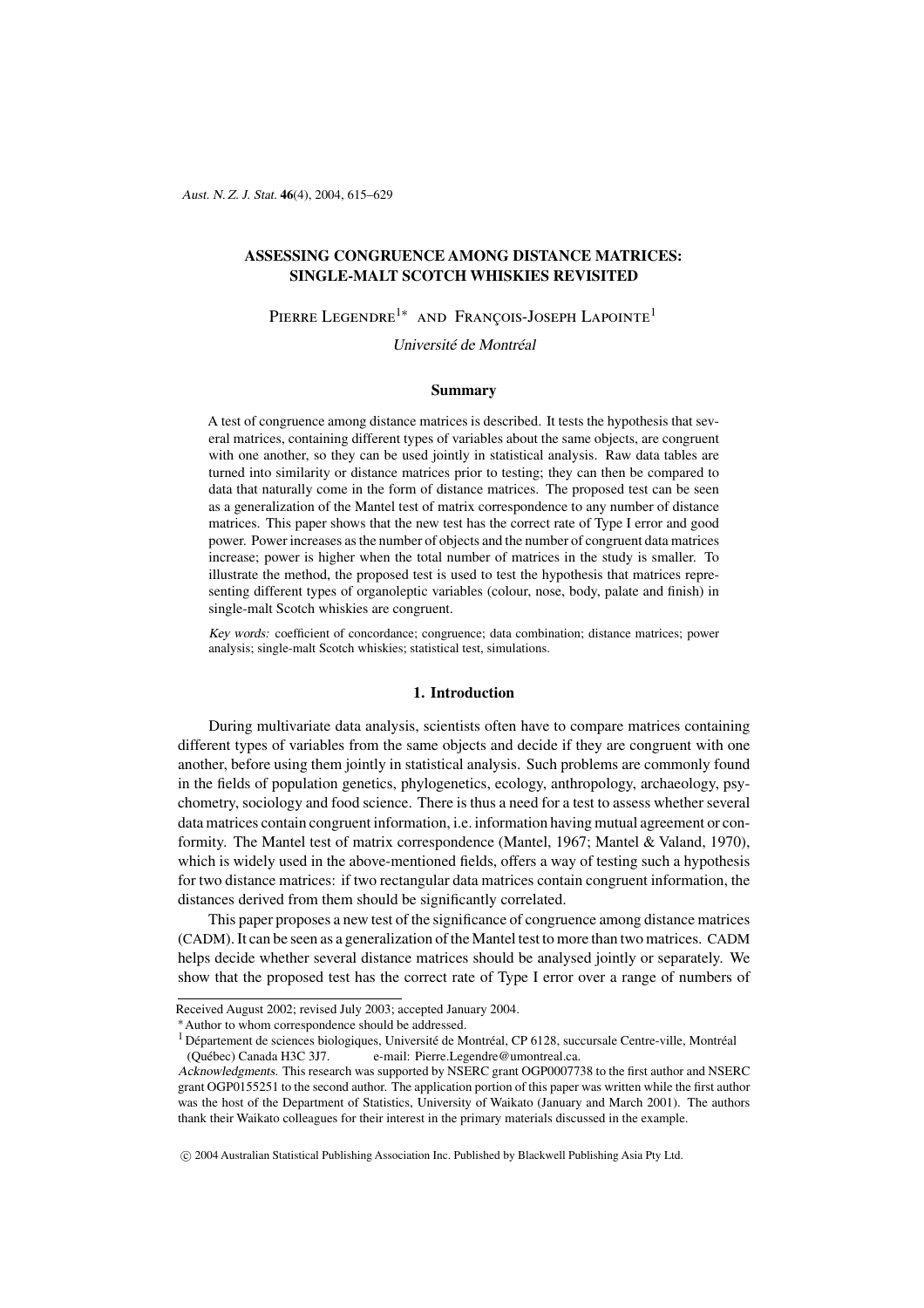objects (*n*) and data matrices ( $p<sub>D</sub>$ ) for any significance level α, as well as good power. We also show that *a posteriori* tests on individual incongruent matrices have, individually, correct Type I error rates in the presence of any number of congruent matrices in the study. Singlemalt Scotch whiskies serve to illustrate the applicability of the test to real data: we test the hypothesis that matrices representing different types of organoleptic variables (colour, nose, body, palate and finish), estimated over 109 whiskies, are congruent.

The CADM method has distinct properties that differentiate it from previously described procedures: (i) the test is based on the comparison of distance matrices, each one representing a separate dataset; if distance matrices are computed from rectangular tables of variables, the chosen distance functions must be appropriate to each dataset; (ii) the null hypothesis  $(H_0)$ for the test is the lack of congruence (defined above) of all distance matrices; (iii) if the null hypothesis is rejected, *a posteriori* tests of incongruence can be performed for each matrix, in turn, to identify incongruent members in a set of distance matrices; complementary Mantel tests can also be used to identify groups of congruent matrices; (iv) using CADM, data that readily come in the form of distance matrices can be compared to rectangular data tables, which can easily be transformed into distance matrices; observational or experimental data that readily come in the form of distance matrices (e.g. DNA hybridization data) do not have to be artificially transformed into rectangular data tables for comparison; (v) distance matrices derived from data tables containing different numbers of variables receive the same weight in the basic form of the congruence analysis; if this is not deemed appropriate, a weighted version of the test is available.

#### **2. The CADM test**

Consider a collection of raw object-by-variable data tables and/or distance matrices obtained from field or laboratory observations. The CADM method proceeds as follows:

- 1. For each raw data table, compute an  $(n \times n)$  distance matrix among the *n* objects using an appropriate distance function; quantitative variables that are expressed in different physical dimensions should be standardized, or ranged in the [0, 1] interval using their minimum and maximum values, prior to distance calculation. Distance functions can vary from dataset to dataset. With no loss of generality, we talk only about distance matrices in this paper, with the understanding that similarity matrices can be used in the same fashion.
- 2. Unfold the upper (or lower) off-diagonal portion of each distance matrix into a vector and write this vector to a row  $(i)$  of a work table. We assume for the moment that all distance matrices are symmetric. However, non-symmetric distance matrices can also be handled by the method, as shown in Section 7.
- 3. Transform the values in each row of the work table into ranks.
- 4. Compute  $W =$  Kendall's coefficient of concordance among the unfolded and ranked distance matrices; the formulae are given in Section 3. Transform W into Friedman's  $\chi^2$ statistic, which is a pivotal statistic appropriate for testing. This provides the reference statistic  $(\chi^2_{\text{ref}})$  for the test. Actually,  $W = W_{\text{ref}}$  as well as the sum of squared  $R_j$ values (SSR<sub>ref</sub>) is equivalent to  $\chi^2$  for permutation testing, where  $R_i$  is the sum of the ranks in each column  $(j)$  of the table of ranked values (Section 3). Within a given permutation test, the three statistics W,  $\chi^2$  and SSR are monotonic to one another; thus

 $\odot$  2004 Australian Statistical Publishing Association Inc.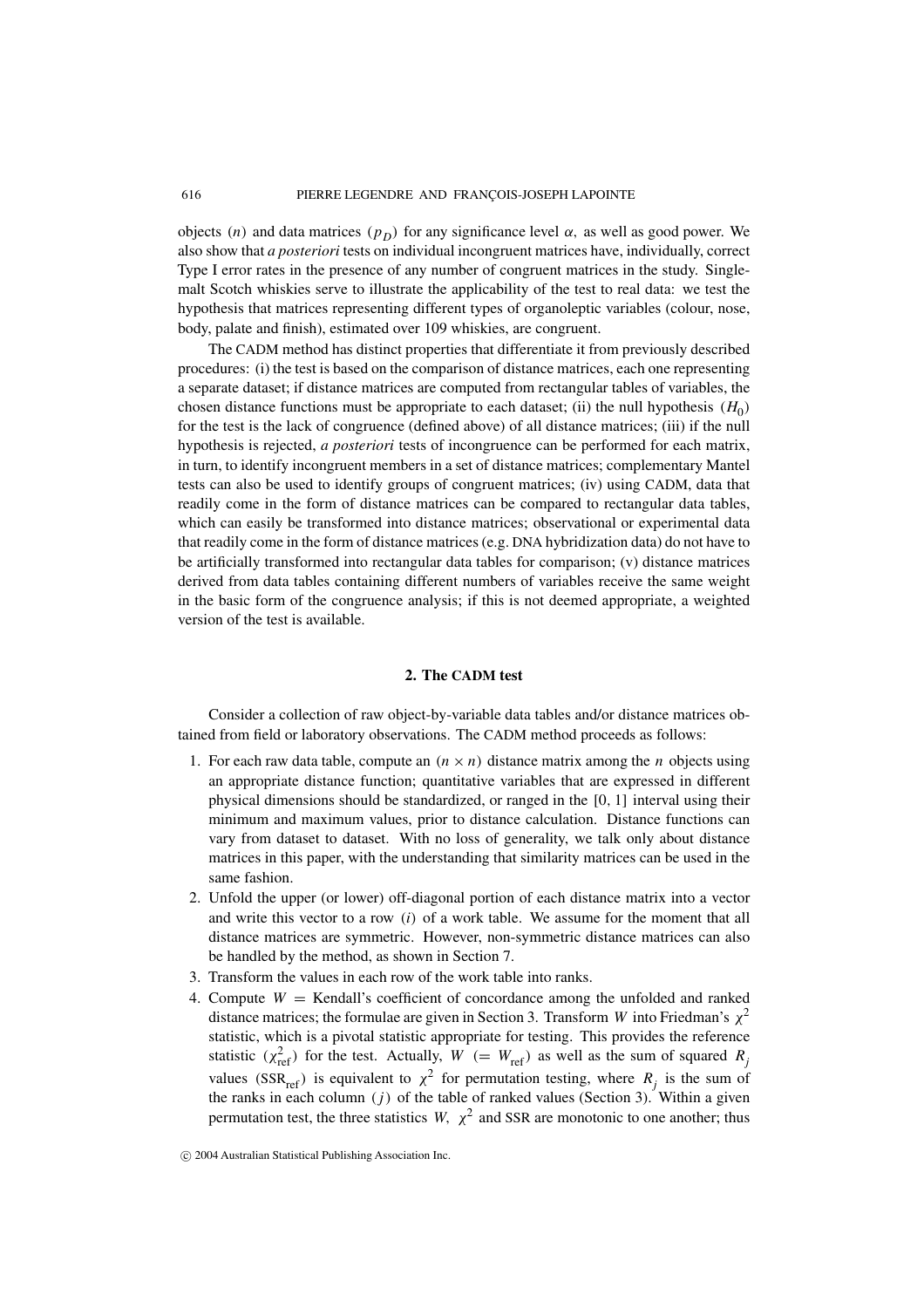they are equivalent statistics for permutation testing, producing the same permutational probability.

- 5. Permute each distance matrix using a 'matrix permutation' procedure, as in the Mantel test (Mantel, 1967; Mantel & Valand, 1970; Legendre, 2000). The need for a permutation test in CADM is discussed at the end of this section. Compute a  $\chi^{2*}$  (or  $W^*$ , or SSR<sup>\*</sup>) value under permutation. 'Matrix permutation' is an algorithm in which the rows and corresponding columns of the matrix are rewritten as if the objects had been permuted in the original rectangular data matrix and the distances recomputed; in computer programs, even this rewriting step can be avoided by indirect addressing of the distance matrix elements, using a vector of permuted object numbers. Rewrite the permuted distance matrices to the rows of the work table.
	- 5a. For the global test of significance, all distance matrices are permuted at random, independently of one another. The null hypothesis for this test is the monotonic independence (or incongruence) of all matrices. The alternative hypothesis is that at least two matrices are congruent, having similar rankings of the distances. The test is one-tailed in the upper tail; two matrices with exactly opposite rankings produce a value of 0 for the Kendall statistic.
	- 5b. In *a posteriori* comparisons, a single distance matrix is permuted at a time. This is repeated for all matrices in turn. The null hypothesis in *a posteriori* tests is the monotonic independence (or incongruence) of the matrix subjected to the test, with respect to all the other matrices in the study. The alternative hypothesis is that this matrix is congruent with at least one other matrix in the set, having similar rankings of the distances (one-tailed test).
- 6. Repeat step 5 a large number of times to obtain an estimate of the distribution of the  $\chi^2$ (or W, or SSR) statistic under permutation. Add the reference value  $\chi^2_{\text{ref}}$  (or  $W_{\text{ref}}$ , or  $SSR_{ref}$ ) to the distribution (Hope, 1968).
- 7. Calculate the one-tailed probability (*P*-value) of the data under the null hypothesis as the proportion of values of  $\chi^{2*}$  (or  $W^*$ , or SSR<sup>\*</sup>) that are larger than or equal to  $\chi^2_{\text{ref}}$  (or  $W_{\text{ref}}$ , or SSR<sub>ref</sub>). The test indicates that the set contains congruent matrices if  $\chi_{\text{ref}}^2$  (or  $W_{ref}$ , or SSR<sub>ref</sub>) is larger than or equal to most (say, 95% for  $\alpha = 0.05$ ) of the  $\chi^{2*}$  (or W<sup>∗</sup>, or SSR<sup>∗</sup>) values obtained through permutations. If the overall null hypothesis is rejected, *a posteriori* tests can determine which of the individual matrices are congruent.

CADM uses Friedman's  $\chi^2$  statistic, or one of the other statistics that are equivalent to it for permutation testing, but in many other respects it differs from Friedman's two-way analysis of variance by ranks, and from the test of Kendall's coefficient of concordance. (i) In CADM, the null hypothesis concerns distance matrices; (ii) testing is done by matrix permutation; (iii) *a posteriori* tests are available in CADM (the latter could also be implemented with Kendall's coefficient of concordance, but to our knowledge it has not been suggested yet in the statistical literature).

Friedman's  $\chi^2$  is the statistic used in the CADM test, but the associated P-value is not obtained from the  $\chi^2$  distribution. CADM requires a permutation test for the same reason that the Mantel test does: it is the objects that label the rows and columns of a distance matrix that are the permutable units under the null hypothesis, not the individual distance values (Legendre, 2000). A parametric test of the CADM  $\chi^2$  statistic would mimic a permutation test where the individual distances would be permuted, which would be wrong since the distances

 $\odot$  2004 Australian Statistical Publishing Association Inc.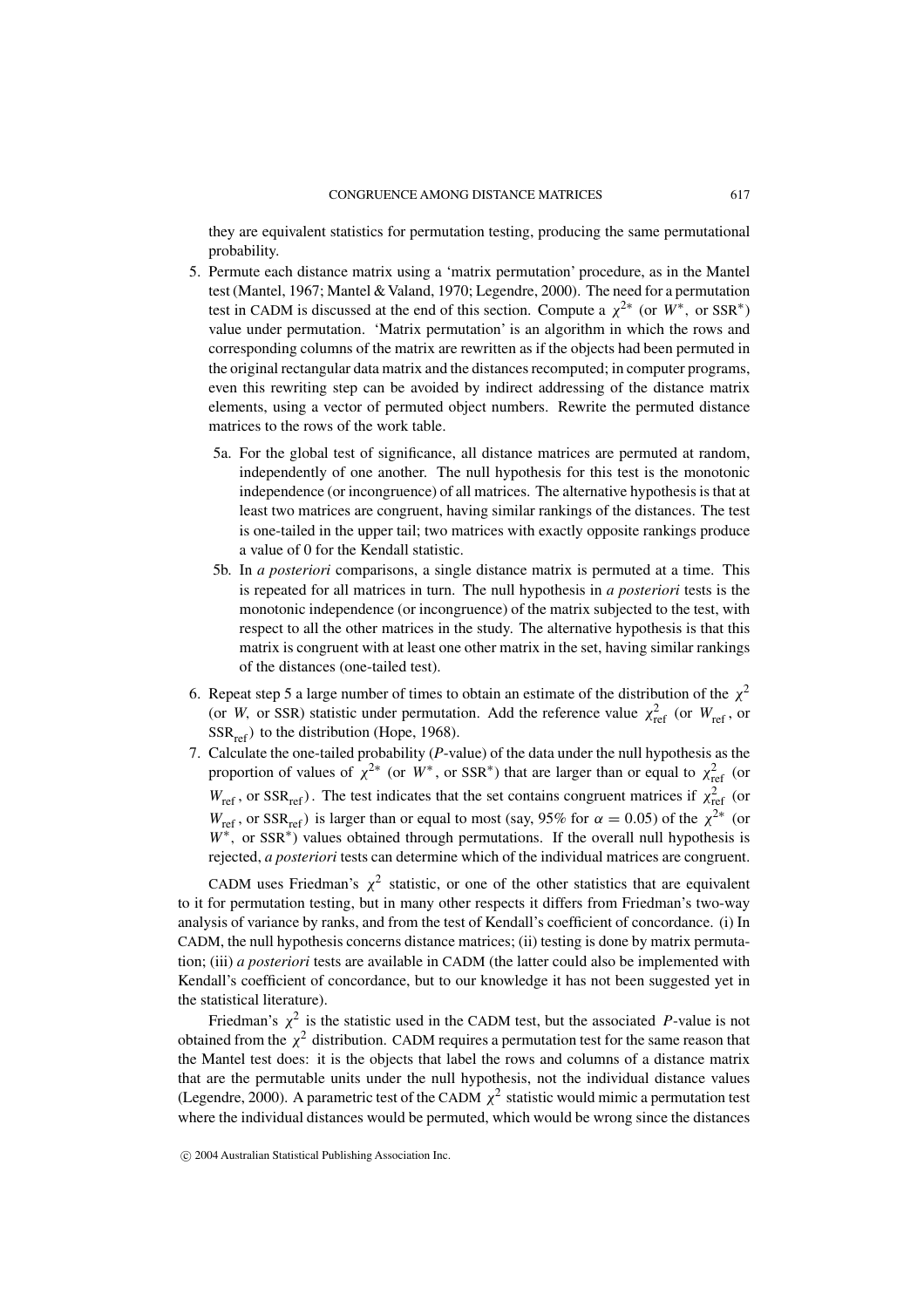are not the permutable units. For a symmetric distance matrix, permuting the distance values at random would generate an incorrect permutation set of size  $(\frac{1}{2}n(n-1))!$  for *n* objects, whereas permuting the objects only (which is done by the 'matrix permutation' procedure described above) results in a correct permutation set of size n! (Legendre, Lapointe & Casgrain, 1994). The permutation set is the set of all distinguishable permutations that can be generated by a permutation procedure. Section 9 shows that the permutation test described above has correct rates of Type I error.

### **3. The Kendall coefficient of concordance**

There is a close relationship between Friedman's two-way analysis of variance without replication by ranks and Kendall's coefficient of concordance. They address hypotheses concerning the same data table and they use the same  $\chi^2$  statistic for testing. They only differ in the formulation of their respective null hypotheses. To illustrate the difference, consider  $p$ judges (rows of the data table) assessing n athletes (columns) in a competition. In Friedman's test, the null hypothesis is that there is no real difference among the  $n$  athletes. If that is the case, they should receive random ranks from the various judges, so that the sums of ranks of the athletes should be approximately equal. Kendall's test focuses on the  $p$  judges. If the null hypothesis of Friedman's test is true, it means that the judges have produced rankings that are monotonically independent of one another. This is the null hypothesis of Kendall's test of concordance.

Friedman's  $H_0$ : The *n* objects (columns *j* of the work table) are drawn from the same statistical population.

Kendall's  $H_0$ : The p judges (rows i of the work table) produce independent rankings of the objects.

In CADM analysis, the judges (rows of the work table) are replaced by distance matrices; the athletes are replaced by the pairs of objects between which distances are calculated; the objects among which distances are computed must be the same in all distance matrices in the study.

There are two ways found in textbooks for computing Kendall's W statistic (left- and right-hand forms in (1) and (2)); they lead to the same result. One computes first one of the following statistics from the column-marginal sums of ranks  $R_i$  received by objects j (Siegel, 1956 p.234; Siegel & Castellan, 1988 p.266):

$$
S = \sum_{j=1}^{n} (R_j - \bar{R})^2 \quad \text{or} \quad S' = \sum_{j=1}^{n} R_j^2 = \text{SSR} \,. \tag{1}
$$

Kendall's W statistic can be obtained from either one of the following formulae:

$$
W = \frac{12S}{p^2(n^3 - n) - pT} \quad \text{or} \quad W = \frac{12S' - 3p^2n(n+1)^2}{p^2(n^3 - n) - pT},\tag{2}
$$

where T is a correction factor for tied ranks (Siegel, 1956 p. 234; Siegel & Castellan, 1988 p.266; Zar, 1999 p.446),

$$
T = \sum_{k=1}^{m} (t_k^3 - t_k) \,,
$$

 $\odot$  2004 Australian Statistical Publishing Association Inc.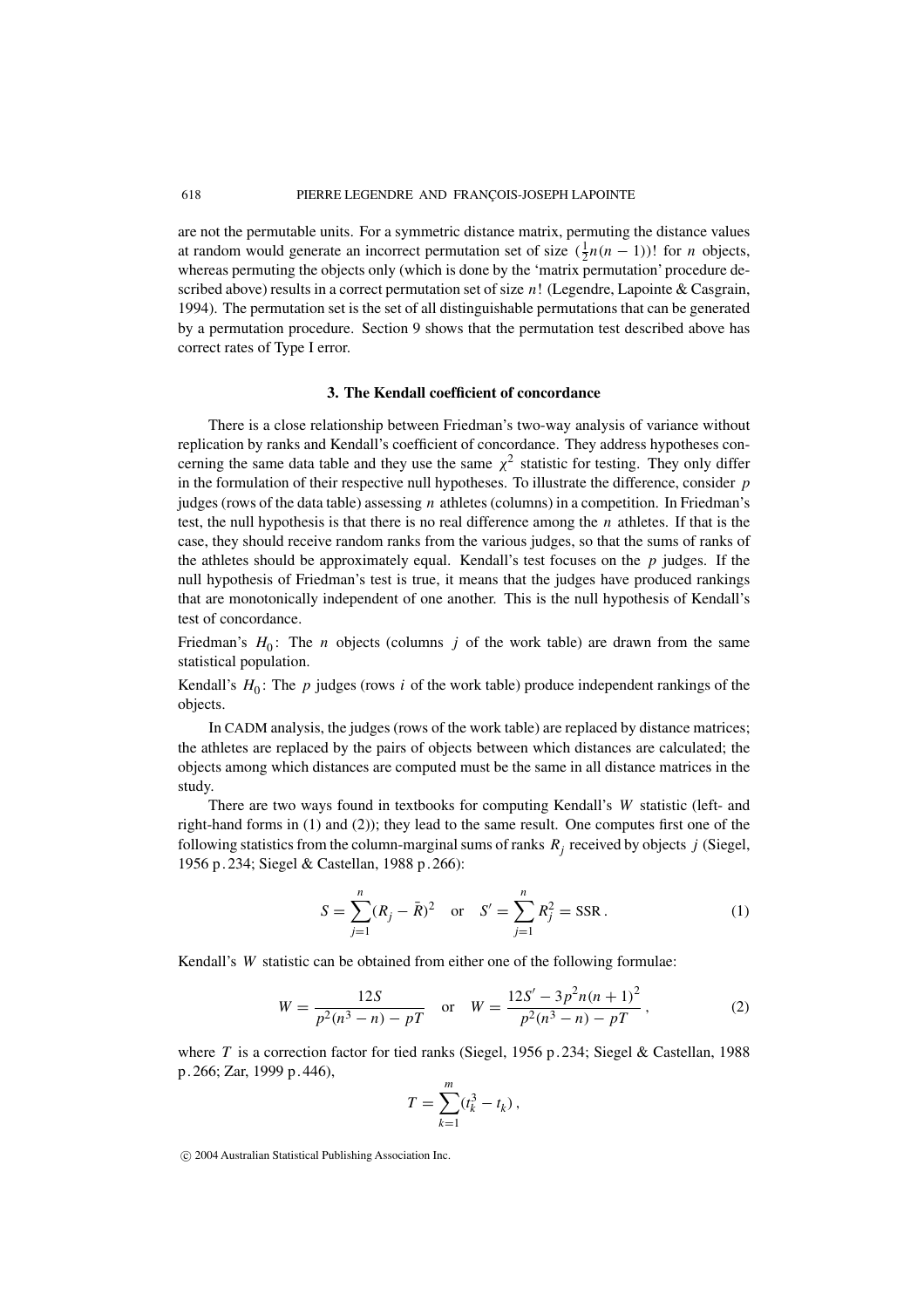in which  $t_k$  is the number of tied ranks in each  $(k)$  of m groups of ties. The sum is computed over all groups of ties found in all  $p$  judges of the data table.

Kendall's W statistic is simply the variance of the column sums of ranks  $R_i$  divided by the maximum possible value that this variance can take; this occurs when all judges (or all distance matrices in the CADM test) are in total agreement. Hence  $0 \leq W \leq 1$ . To obtain the formulae for W given above, one must know that the sum of all ranks in the data table is  $\frac{1}{2}pn(n+1)$  and that the sum of squares of all ranks is  $\frac{1}{6}p^2n(n+1)(2n+1)$ . Friedman's  $\chi^2$ statistic is obtained from W using the following formula:

$$
\chi^2 = p(n-1)W.
$$

# **4. Weighted form of CADM**

A weighted form of CADM is obtained by including row weights  $w_i$  in the calculation of the column marginal sums of ranks  $R_i$ . W must be calculated using the formulae in the left-hand column of Section 3; the formulae in the right-hand column assume equal weights. The sum of the weights should be equal to the number of matrices  $p$ . This option is available in the computer program mentioned at the end of the Conclusion. Default values for the weights are 1.

In most cases, users prefer to give equal weights to all distance matrices that are compared in a CADM test, especially when the variables used to obtain the distance matrices are of different natures. This procedure requires fewer statements; it is an application of the principle of parsimony (Ockham's razor) which states that we should make as few assumptions as possible when formulating hypotheses. Still, it may be justifiable in some cases to weight the distance matrices differently. For example, in biological applications, some practitioners prefer to give higher weight to the table of morphological characters than to the table of molecular data, acknowledging the fact that several genes are involved in the coding of each morphological character (de Queiroz, Donoghue & Kim, 1995; Huelsenbeck, Bull & Cunningham, 1996).

The application domain may also suggest weighting the distance matrices proportionally to the number of variables in each data table from which a distance matrix is computed. A better weighting scheme, which takes into account the covariance structure of the variables in each table, is to compute the number of non-zero eigenvalues of a principal component analysis of each data table. The numbers of non-zero eigenvalues, which give the ranks of the tables' covariance matrices, can be used to calculate weights for weighted CADM analysis.

## **5.** *A posteriori* **tests of congruence**

As mentioned in Section 2, in *a posteriori* comparisons, one distance matrix is permuted at a time, and this is repeated for all matrices in turn. To preserve a correct or approximately correct experimentwise error rate, the probabilities should be adjusted for multiple testing. Wright (1992) recommends the Holm (1979) procedure for non-independent tests. This procedure is less conservative than an ordinary Bonferroni adjustment.

*A posteriori* tests are useful for identifying the matrices that are not congruent with the other matrices in the study, as can be seen in the example, but they do not tell us which, if any, groups of matrices are congruent among those for which the null hypothesis of independence (or incongruence) is rejected.

 $\odot$  2004 Australian Statistical Publishing Association Inc.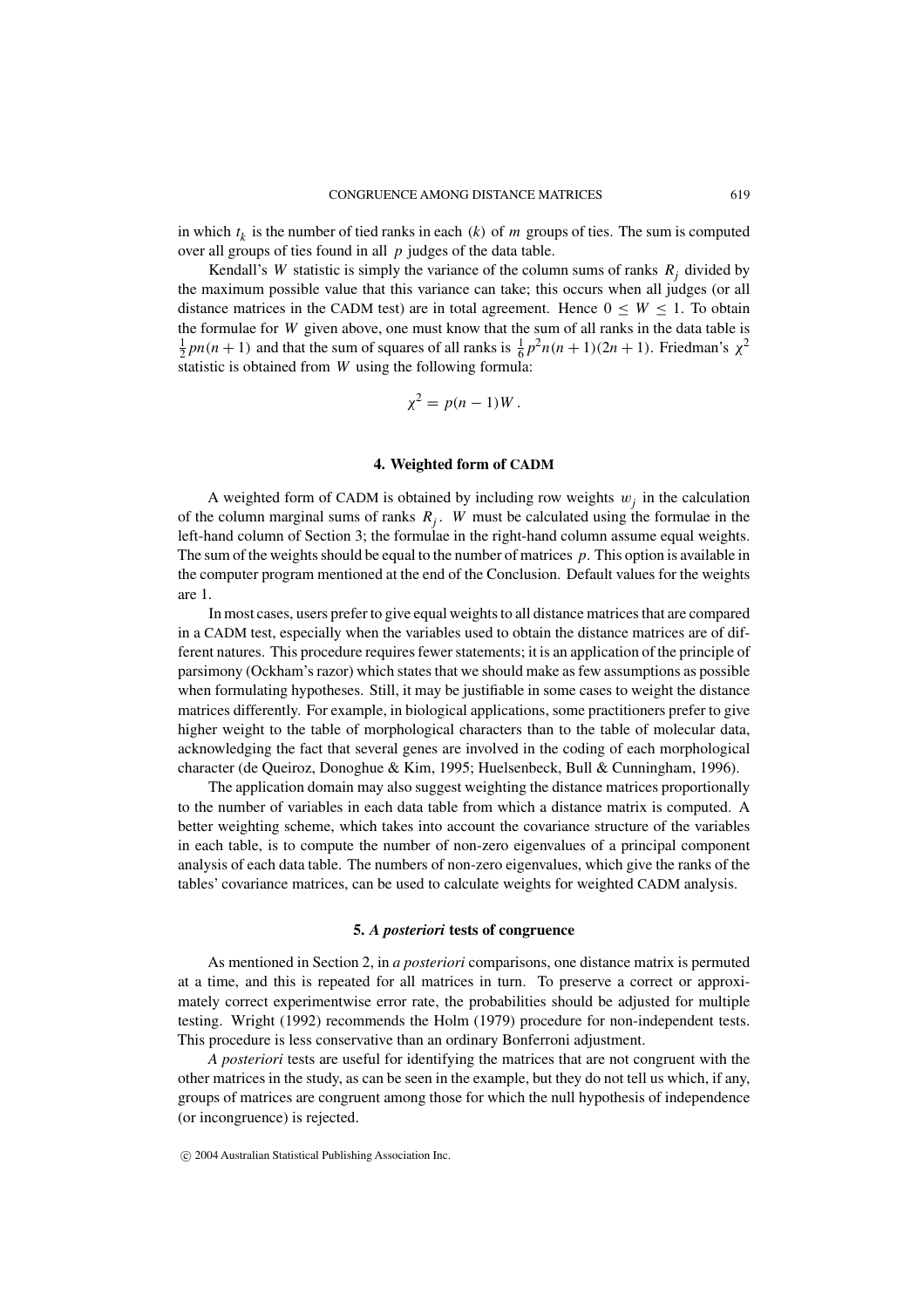### 620 PIERRE LEGENDRE AND FRANÇOIS-JOSEPH LAPOINTE

#### **6. Complementary information: Mantel tests based upon ranks**

There is a close relationship between Spearman's correlation coefficient  $r_S$  and Kendall's W statistic: W can be directly calculated from the mean  $(\bar{r}_S)$  of the pairwise Spearman correlations  $r<sub>S</sub>$  using the following relationship (Zar, 1999 p. 448):

$$
W = \frac{(p-1)\bar{r}_S + 1}{p},
$$

where  $p$  is the number of variables (or judges) among which Spearman's correlation coefficients are computed. For two variables (or judges) only, W is simply a linear transformation of  $r_S$ :  $W = \frac{1}{2}(r_S + 1)$ . So, in that case, a permutation test of W for two distance matrices is the exact equivalent of a permutation test of  $r<sub>S</sub>$  for the same matrices.

We transpose this reasoning from simple variables to distance matrices: Mantel tests based upon ranks, using the Spearman statistic (as suggested by Mantel, 1967, and Dietz, 1983), are thus the exact equivalent of CADM tests conducted on two distance matrices. They can be used to determine the groups of congruent distance matrices in studies involving several datasets. Since the alternative hypothesis of the CADM test is one-tailed (see step 5 of the test procedure described in Section 2), the Mantel test of the Spearman statistic should also be one-tailed  $(H_1:$  positive correlation between the ranks of the distances in the two matrices).

### **7. Non-symmetric distance matrices**

In biology, laboratory techniques such as DNA-hybridization or comparative serology can produce non-symmetric similarity or distance matrices (e.g. Casgrain et al., 1996; Lapointe, Kirsch & Hutcheon, 1999). Non-symmetric matrices are also known in other fields such as sociometry (e.g. Coleman, 1964 pp.444–455). If at least one of the matrices is non-symmetric, the full distance matrices, except diagonal entries, may be written to row vectors of the work table, in step 2 of the procedure (Section 2).

Any non-symmetric distance matrix  $\mathbf{D} = [d_{ij}]$  can be made symmetric by averaging the corresponding entries in the upper and lower triangular portions and writing the result in the upper and lower triangular portions, so that  $D' = [\frac{1}{2}(d_{ij} + d_{ji})]$ ; this is the transformation that should be applied in most cases. Another approach is to compute one of the skew-symmetric matrices  $\mathbf{D}^{\prime\prime} = [\frac{1}{2}(d_{ij} - d_{ji})]$  or  $\mathbf{D}^{\prime\prime\prime} = [\frac{1}{2}(d_{ji} - d_{ij})]$ , for  $i \leq j$ , and use these matrices for CADM analysis. In some cases, the relevant information is found in the skew-symmetric matrices; see for instance Casgrain et al. (1996).

The CADM method allows non-symmetric distance matrices to be compared to symmetric or other non-symmetric matrices using all distances in the upper and lower triangular portions of the matrix, as described in step 2 of the CADM test procedure. In our computer program, we made sure that in such a case the statistics computed under permutation only involve permuting the distances written in the same triangular portion of the matrices. Before using this option instead of the averaging option described above, one should make sure that the two triangular portions of the matrix represent clearly different information and, if several matrices are non-symmetric, that all upper triangular portions correspond to one another, and similarly for the lower triangular portions.

#### **8. Simulation procedure**

We carried out simulations to check the Type I error and power of the test of congruence among distance matrices. Type I error concerns rejecting the null hypothesis when the data

 $\odot$  2004 Australian Statistical Publishing Association Inc.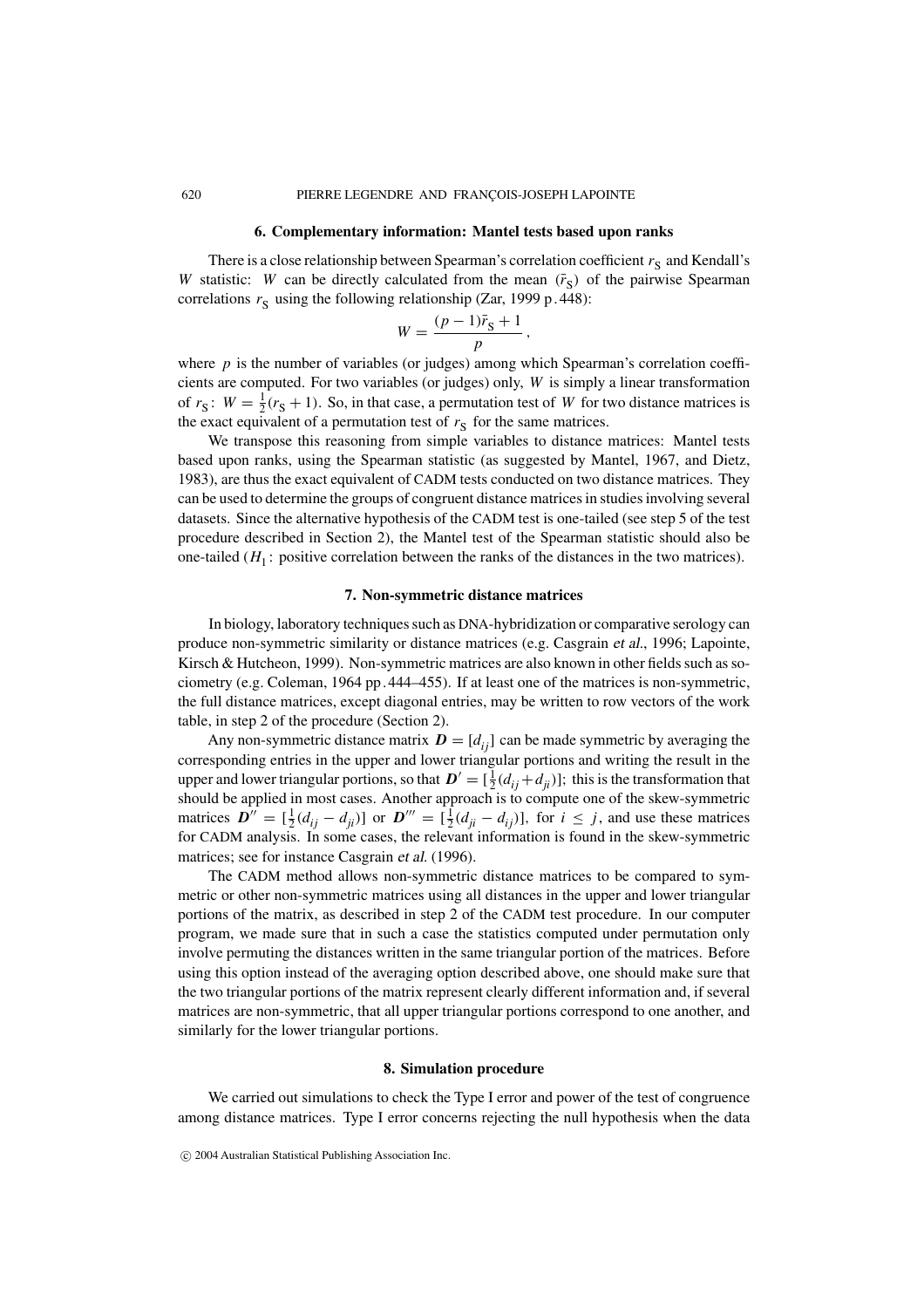conform to this null hypothesis. To be valid, a test of significance should have a rate of rejection of the null hypothesis that is not larger than the nominal  $(\alpha)$  significance level of the test (Edgington, 1995 p.37) when the null hypothesis  $(H_0)$  is true. On the other hand, a test of significance should be able to reject the null hypothesis when  $H_0$  is false; the frequency of rejection of  $H_0$  in these circumstances is referred to as the power of the test.

Since the null hypothesis of the CADM test is the incongruence of all distance matrices, simulations for Type I error only involve independently-generated distance matrices (independent matrices: IM);  $p_{\text{IM}}$  is the number of independent matrices in a simulation. To produce each IM matrix, (a) an  $(n \times p)$  data matrix is created and filled with pseudo-random N(0, 1) deviates, with *n* objects in rows and *p* variables in columns; (b) a distance matrix is created by computing the Euclidean distance among the  $n$  objects. The distances within each matrix are transformed into ranks in step 3 of the CADM test.

In simulations to estimate power, the alternative hypothesis is true, meaning that at least some matrices are congruent. These simulations involve various combinations of IM matrices, and some partly similar matrices (PM);  $p_{PM}$  is the number of partly similar matrices in a simulation. A set of PM matrices is created as follows: (a) a table containing random normal deviates for *n* objects and  $(p - 1)$  variables is generated using a pseudo-random normal N(0, 1) generator. (b) For each member of the set of PM matrices, the following is done: (b.1) copy these  $(p-1)$  variables into the  $(p-1)$  columns of a new data table; (b.2) fill the *p*th column using N(0, 1) random deviates; this column differs from one member of the set of PM matrices to another; (b.3) create the PM matrix by computing the Euclidean distance among the *n* objects. The distances within each matrix are transformed into ranks in step  $3$ of the CADM test.

For Type I error, simulations are run for different numbers  $(p_{\text{IM}})$  of IM. For power, simulations are run for different combinations of IM and PM matrices and numbers of objects (n). The number of variables ( $p$ ) here is kept to 5 in all simulations. 1000 replicate simulations are run for each result; 999 random permutations are used for the test in each simulation. The rate of rejection of the null hypothesis is given along with its 95% confidence interval.

## **9. Simulation results**

The null hypothesis  $(H_0)$  for the CADM test is the incongruence (monotonic independence) of all distance matrices. Hence, in the simulations to measure the rate of Type I error, all matrices are created to be independent of one another. The simulation results show that the test produces correct estimated rates of Type I errors for all significance levels  $(\alpha)$  and combinations of number of objects  $n = \{5, 10, 20, 50, 100\}$  and number of data matrices  $p_{\text{IM}} = \{2, 3, 4, 5, 10, 20\}$ . The results for five independently-generated matrices are shown in Figure 1. In all cases, the nominal significance level  $(\alpha)$  is included in the 95% confidence interval of the rejection rate; the estimated rejection rate is the proportion of replicate simulations for which the null hypothesis is rejected. These simulations were repeated for data matrices in which the variables were highly correlated within each matrix (but not among matrices). The results were very similar to those reported above. Despite the presence of correlations among variables within a data table, the Euclidean distances among the objects in a file remain unrelated to the distances among the objects in the other files.

The power study is based upon simulations in which the null hypothesis is false by construct; in other words, at least some of the data matrices  $(p_{PM})$  are similar. Simulations for power are run for a total of  $p_{\text{IM}} + p_{\text{PM}} = 5$  or 10 matrices. Power of the CADM test is

 $\odot$  2004 Australian Statistical Publishing Association Inc.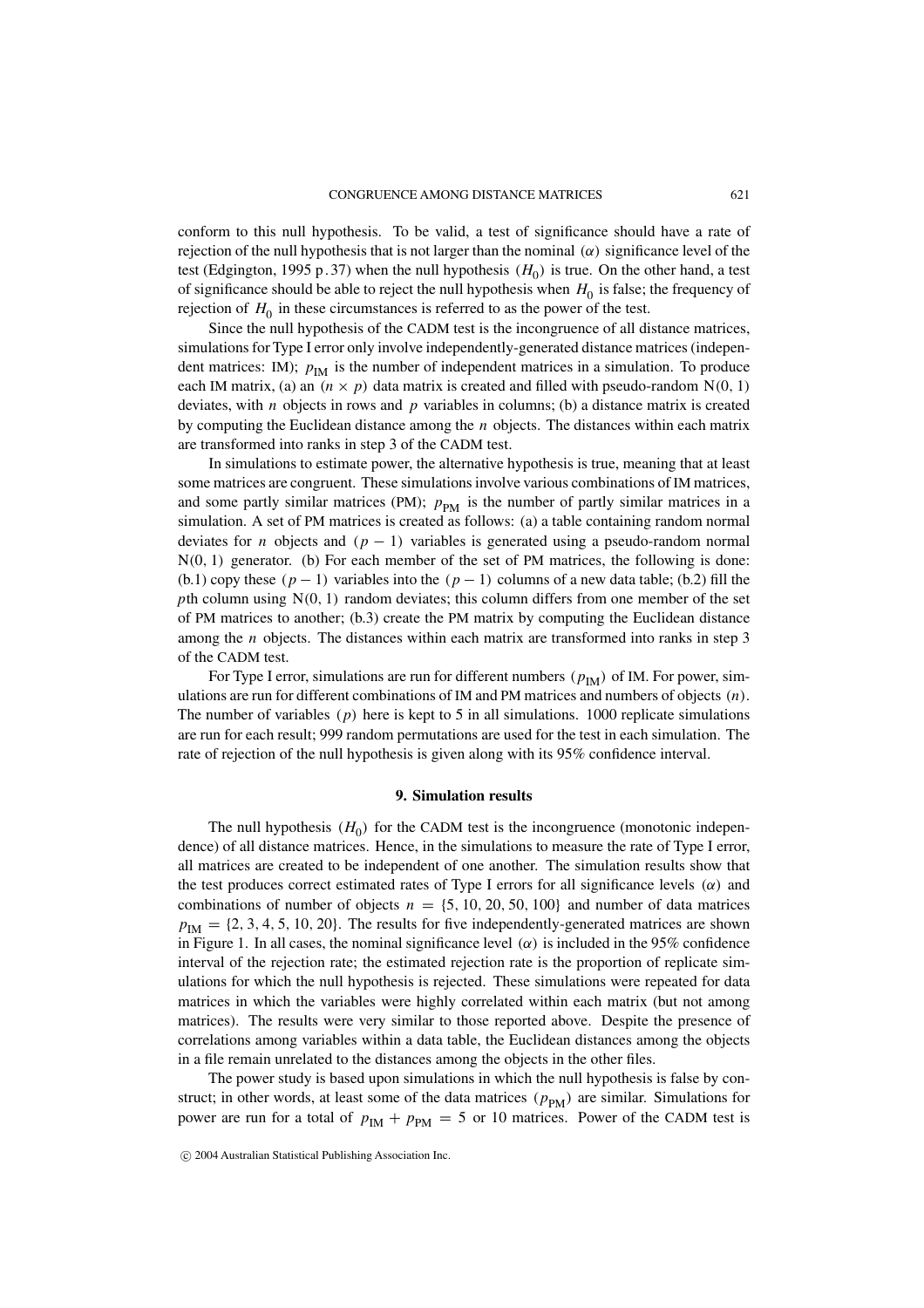

Figure 1. Type I error rates (symbols) and 95% confidence intervals (bars) in CADM simulations involving  $p_{\text{IM}} = 5$  independently-generated data tables for various number of objects  $n = \{5, 10, 20, 50, 100\}$ . The symbols are positioned at the rejection rates of the null hypothesis at the stated significance level.

assessed by permuting at random the distances in all distance matrices, independently of one another, as described in step 5 of the procedure (Section 2). The estimated power is the proportion of the 1000 replicate simulations for which the null hypothesis is rejected (Figure 2). As expected, power increases as the number of objects increases and as the number  $(p_{PM})$ of congruent distance matrices increases. For a given number  $(p_{PM})$  of congruent distance matrices, power is higher when the number of non-congruent matrices in the study  $(p_{\text{IM}})$  is smaller. Power is high, for example, when there are  $p_{PM} = 3$  partly similar matrices out of a total of five matrices and  $n = 10$  or more, or when  $p_{PM} = 4$  partly similar matrices out of 10 matrices and  $n = 10$  or more, or  $p_{PM} = 3$  partly similar matrices out of 10 matrices and  $n = 20$ .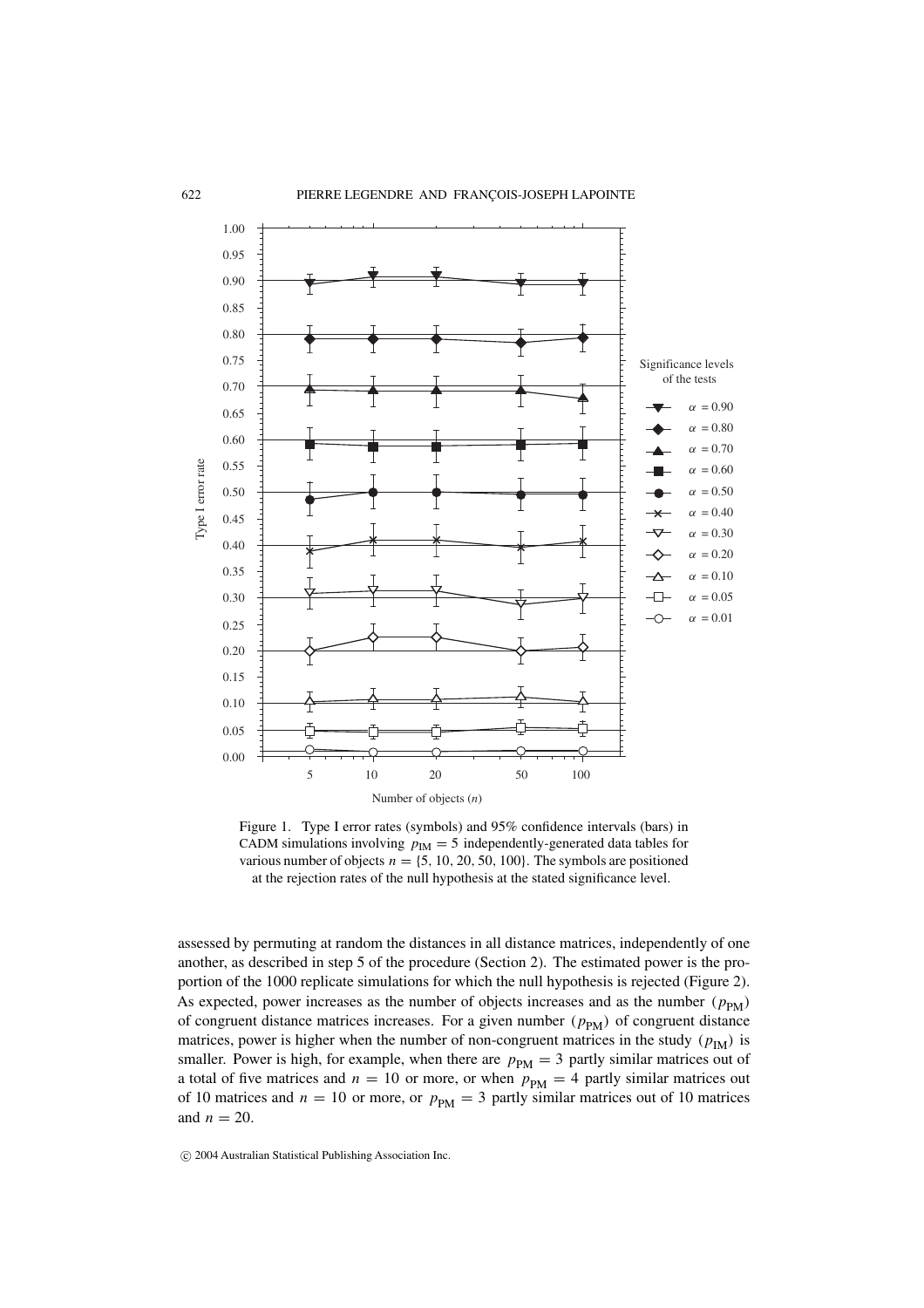

Figure 2. Mean and 95% confidence interval of power of the CADM test (at  $\alpha = 0.05$ ) for various numbers  $(p_{PM})$  of partly similar matrices, for (a) 5 and (b) 10 data matrices. The three curves correspond to different numbers of objects in the matrices. There were 1000 replicate simulations for each combination of parameters. For the leftmost point of each curve, the null hypothesis of independence of the distance matrices is true. The 95% confidence intervals are often so small that the error bars are hidden by the symbols.

Simulations have also been performed to assess the *a posteriori* comparisons obtained by permuting the distance matrices one at a time. The results are presented in Figure 3. When the null hypothesis is true by construct ( $p_{PM} = 1$  in the three graphs), the overall test (black circle), in which all matrices are permuted, as well as the tests involving permutation of a single matrix at a time (open symbols), all have correct rejection rates, with values near 0.05 for tests performed using  $\alpha = 5\%$  as the significance level. When the null hypothesis is false by construct ( $p_{PM} > 1$  in the graphs), permuting one of the 'similar' or 'congruent' matrices produces a test with power greater than  $\alpha$  (e.g. open circle and square when  $p_{PM} = 2$ ), but when one of the 'independent' or 'incongruent' matrices is permuted (the other three symbols when  $p_{PM} = 2$ ), the rejection rate is at or near the  $\alpha$  significance level. The *a posteriori* tests on individual incongruent matrices have, individually, correct Type I error rates in the presence of any number of congruent matrices in the study. For instance, for  $p_{PM} = 3$ , permuting any one of the first three matrices (symbols in the graphs: open circle for Rate 1, square for Rate 2, and upward-pointing triangle for Rate 3) rejects the null hypothesis at nearly the same rate as in the global test, but in permutations involving matrices 4 or 5 (symbols in the graph: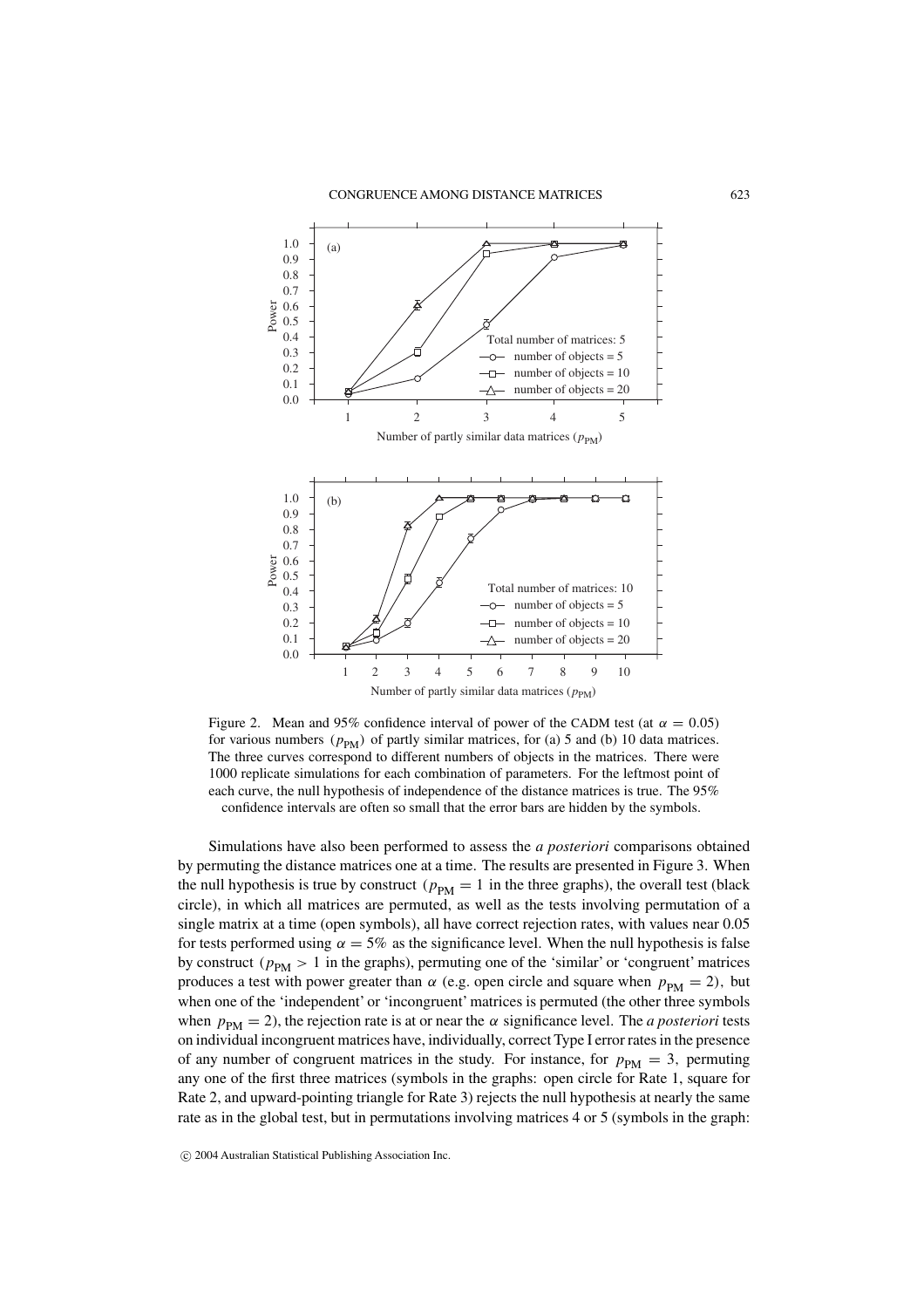

Figure 3. A posteriori comparisons in CADM tests, in simulations involving five data tables; n is the number of objects in each table;  $p_{PM}$  is the number of matrices that were partly similar in the simulations. When  $p_{PM} = 2$ , for example, it is the first two matrices that were created to be similar; likewise for  $p_{PM} = 3$ , 4 or 5. All distance matrices are incongruent when  $p_{PM} = 1$ . Rate (black circle) is the rejection rate of the global null hypothesis (at  $\alpha = 0.05$ ) after 1000 simulations, computed by permutation of all matrices. Rate 1 (open circle) is the rejection rate of the null hypothesis in tests involving permutations of matrix 1 only; similarly for matrices 2 to 5 (Rate 2 to Rate 5, other open

symbols). Some symbols have been moved sideways to improve clarity of the graphs.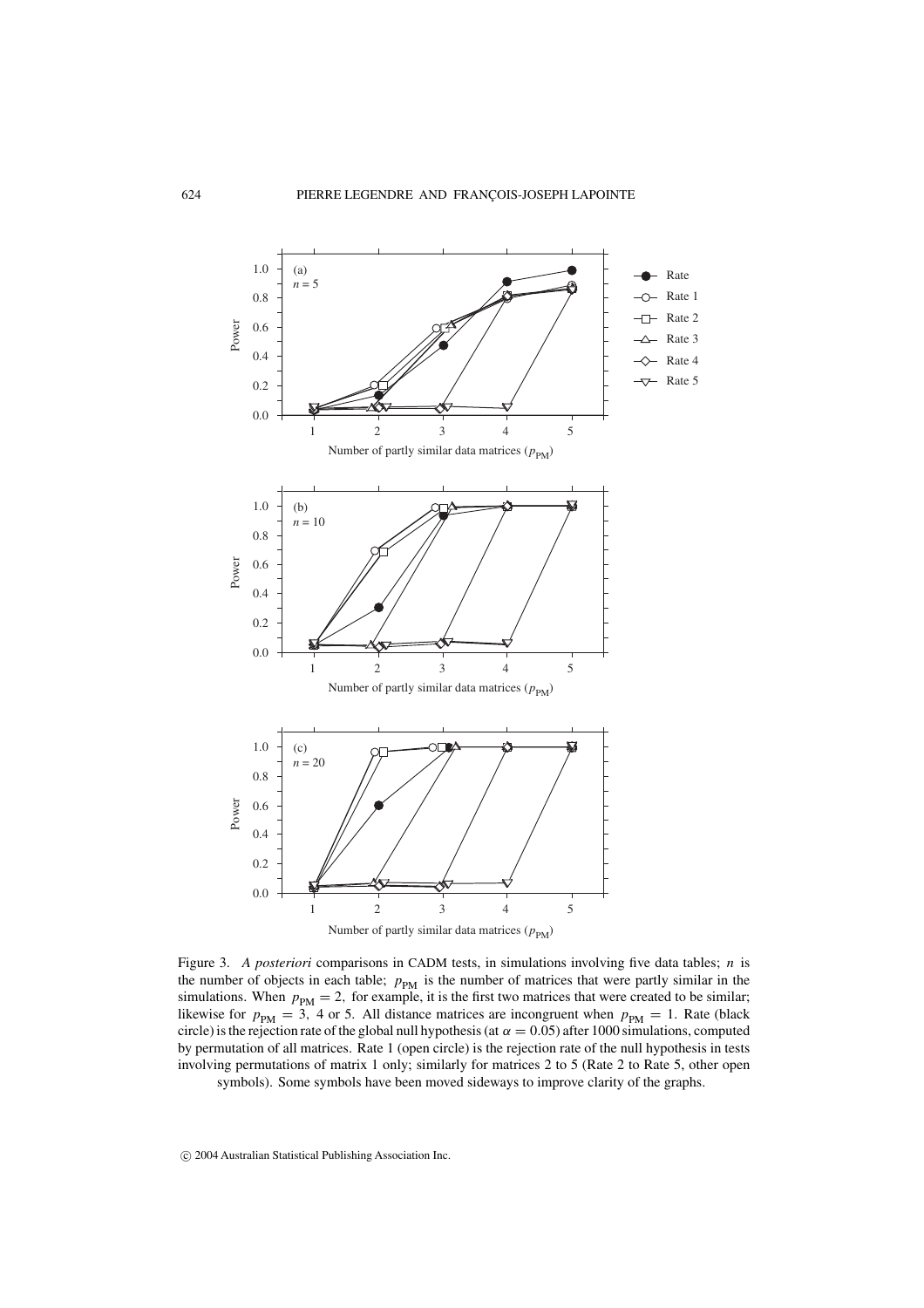diamond for Rate 4 and downward-pointing triangle for Rate 5), the rejection rate is near  $\alpha = 0.05$ . Power of the *a posteriori* tests increases with *n* when  $H_0$  is false (compare panels a, b and c of Figure 3). These results show that when the general null hypothesis is rejected, it should be possible in general to identify which of the distance matrices are partly similar and thus congruent, and which are the incongruent ones. This property of the CADM test is further illustrated in the real-case application below.

Additional simulations, not reported here in detail, have shown that the outcome of the CADM test, in terms of Type I error and power, is not affected by the number of variables found in the data tables from which distance matrices are computed. This result was expected: the outcome of a CADM test could not depend on the number of variables in the original data tables, since the method, which only uses distance matrices, does not 'know' how many variables the original datasets contained. In some biological applications, the original data come directly from the lab in the form of a distance matrix (see last paragraph of the Introduction); there are no variables associated with such distance matrices.

### **10. Interpretation of the CADM test results**

CADM results are interpreted as follows:

- 1. For the overall test of significance, the null hypothesis is the incongruence of all distance matrices. If this hypothesis is not rejected, the matrices should not be used together in statistical analysis. However, if the probability is smaller than or equal to the nominal significance level  $\alpha$  (say, 0.05), the null hypothesis is rejected with a probability of Type I error equal to  $\alpha$ . The interpretation is that the distance matrices are not all incongruent; there is at least partial congruence among them.
- 2. The *a posteriori* tests computed to identify the incongruent matrices which cannot be combined in statistical analysis are interpreted as follows. The null hypothesis is that a given matrix is incongruent with respect to all the other matrices in the study.
	- 2a. If the probability is smaller than or equal to the nominal significance level  $\alpha$  (say, 0.05), the null hypothesis should be rejected for this matrix with a probability of Type I error equal to  $\alpha$ . One concludes that this matrix is congruent with at least one of the other matrices.
	- 2b. If the probability is larger than the nominal significance level  $\alpha$  (say, 0.05), the null hypothesis cannot be rejected. One concludes that this matrix differs from all the other distance matrices. The weight of the evidence against the null hypothesis is given by the probability: the higher it is, the more evidence there is that the corresponding distance matrix differs from all the other matrices in the study.
- 3. In studies involving several datasets, pairwise Mantel tests based upon ranks (Spearman statistics) are useful to determine the groups of congruent distance matrices. When there are many matrices in the study, one can perform clustering or ordination on the table of Mantel statistics; see Section 11 for an example. For smaller sets of matrices, one can simply examine the results of the tests of significance to determine the congruent groups of matrices.

# **11. Application of CADM: single-malt Scotch whiskies revisited**

A few years ago, we published a classification of 109 single-malt Scotch whiskies from 108 distilleries of Scotland (Lapointe & Legendre, 1994), based upon 68 organoleptic variables

 $\odot$  2004 Australian Statistical Publishing Association Inc.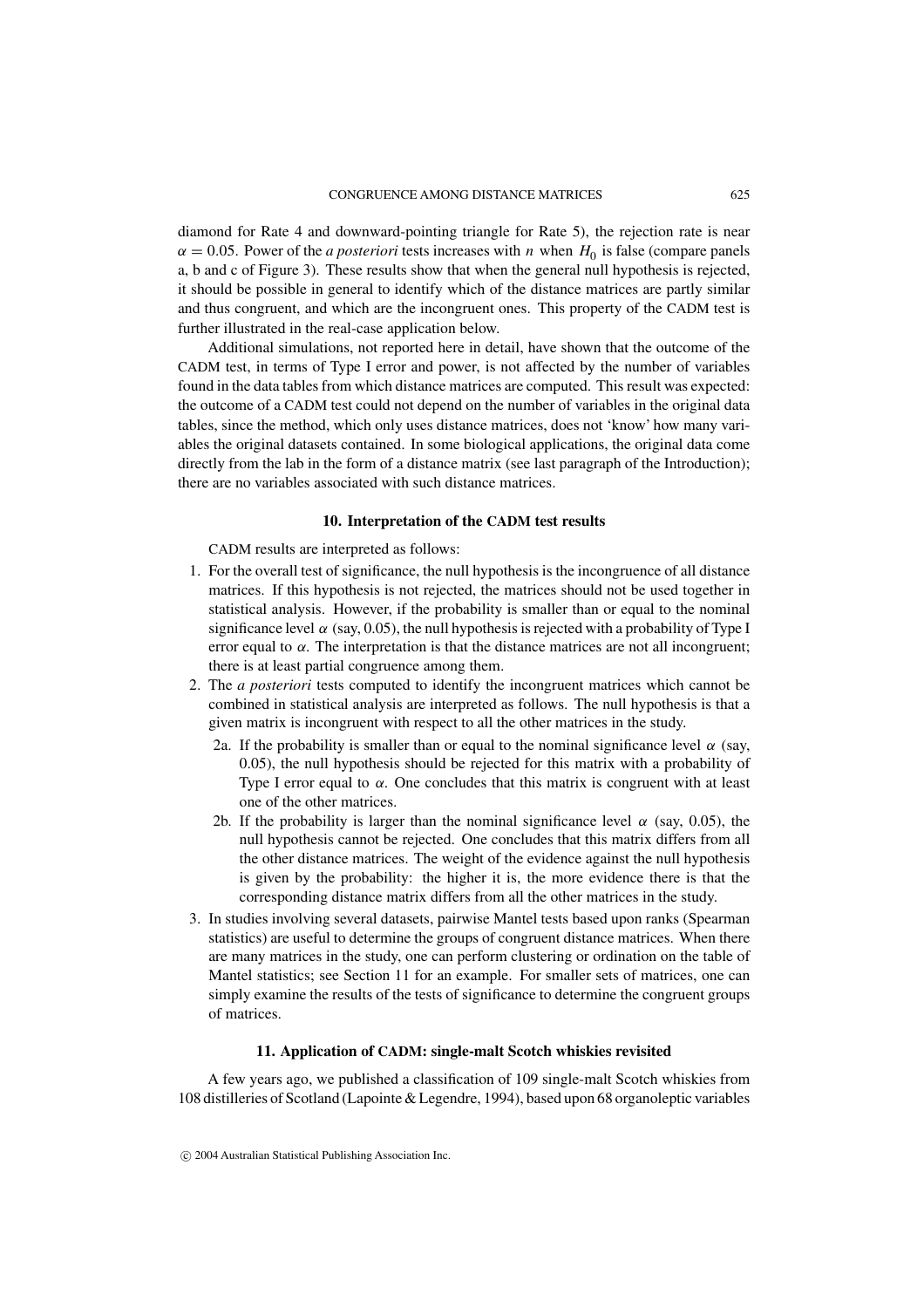derived from tasters' descriptions published in *Michael Jackson's Malt Whisky Companion* (Jackson, 1989). The binary variables (presence–absence, or 1–0) in the five datasets were:

- 1. Colour (14 variables): white wine, yellow, very pale, pale, pale gold, gold, old gold, full gold, bronze, pale amber, amber, full amber, red, fino sherry.
- 2. Nose (12 variables): aromatic, peaty, sweet, light, fresh, dry, fruity, grassy, salty, sherry, spicy, rich.
- 3. Body (8 variables): soft, medium, full, round, smooth, light, firm, oily.
- 4. Palate (15 variables): full, dry, sherry, big, light, smooth, clean, fruity, grassy, smoky, sweet, spicy, oily, salty, aromatic.
- 5. Finish (19 variables): full, dry, warm, big, light, smooth, clean, fruity, grassy, smoky, sweet, spicy, oily, salty, aromatic, quick, long, very long, lingering.

We now revisit the whisky data to determine if the five datasets are congruent with one another. We would like to determine if the five datasets contain redundant information in the sense that a qualified taster could, for instance, look at the colour of a whisky and infer many of the characteristics of its nose, body, palate and finish. The analyses published in the above-mentioned classification paper indicated that the 'finish' data contained information somewhat unrelated to the other four datasets. CADM offers a way of conducting a global test of significance of the hypothesis of incongruence of all distance matrices, prior to testing the significance of individual matrices using *a posteriori* CADM tests  $(H_0:$  incongruence of the matrix subjected to the test with respect to all the other matrices in the study) or Mantel tests  $(H_0: \text{monotonic independence of the distances in two matrices}).$ 

The Jaccard similarity coefficient, which is appropriate for presence–absence data when double absences should not be emphasized (Legendre & Legendre, 1998 Chapter 7), was computed among whiskies for each dataset separately, producing five similarity matrices. Since we use distances, the similarities were transformed into distances using the transformation  $D_{ii} = \sqrt{1 - S_{ii}}$ ; any other monotonic transformation such as  $D_{ii} = 1 - S_{ii}$  would have produced exactly the same CADM results since the distances are transformed into ranks prior to the calculation of the test statistics. Performing the test on the Jaccard similarity matrices would also have produced identical results.

The CADM and Mantel results are shown in Table 1. The overall hypothesis of incongruence of all five distance matrices is rejected, meaning that at least some of the organoleptic groups of variables are congruent with one another. Without or with adjustment for multiple testing, the *a posteriori* tests identify the 'finish' matrix (No. 5) as the incongruent one in the lot. This does not guarantee, however, that the other four distance matrices are all pairwise congruent. The complementary Mantel tests based upon ranks provide the necessary information: matrices 1–4 are congruent to various degrees, except for colour (No. 1) and palate (No. 4) which are incongruent; the permutation probabilities measure the strength of the evidence against the null hypothesis. The 'colour' and 'body' matrices are the most congruent ( $P = 0.001$ ), followed by the 'nose-palate' pair ( $P = 0.004$ ), and finally the pairs 'colour–nose', 'nose–body' and 'body–palate'  $(P < 0.05)$ . These results are illustrated by drawing links representing the strengths of the relationships between matrices on a principal coordinate ordination (Gower, 1966) of the Mantel statistics (Figure 4).

This study shows that organoleptic impressions obtained by smell alone are not sufficient for appreciating the full richness of organoleptic impressions that can be enjoyed during whisky tasting. The finish, or aftertaste, represents a portion of the variation which is incongruent with the other types of data: colour, nose, body and palate. So, to fully appreciate single-

 $\odot$  2004 Australian Statistical Publishing Association Inc.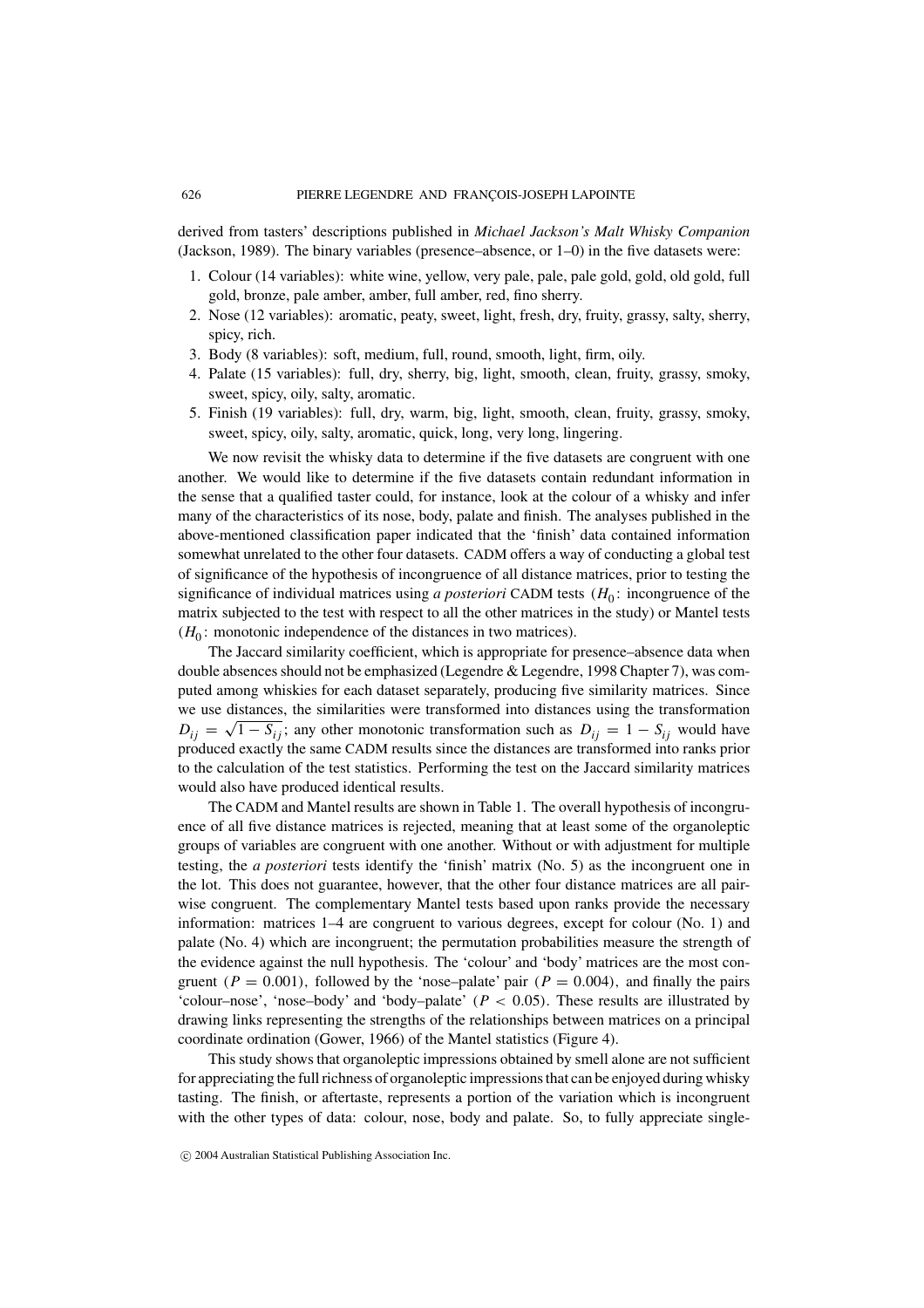# TABLE 1

Results of the (a) overall and (b) a posteriori CADM tests, using distance matrices derived from the five whisky organoleptic datasets. (c) The complementary Mantel tests are also shown.  $P =$  permutational probability,  $P_H =$  permutational probability after Holm adjustment,  $r =$  Mantel statistic using ranks. All probabilities are based upon 9999 permutations.

| (a) Overall CADM test                                    |             | $H_0$ : The five distance matrices are incongruent              |               |           |                     |  |
|----------------------------------------------------------|-------------|-----------------------------------------------------------------|---------------|-----------|---------------------|--|
| Kendall's $W$ :                                          |             | 0.22658                                                         |               |           |                     |  |
| Friedman's chi-squared:                                  |             | $6667.00524$ $P = 0.000$                                        |               |           | Reject $H_0$        |  |
| (b) A posteriori CADM tests                              |             | $H_0$ : This distance matrix is incongruent with the other four |               |           |                     |  |
| Matrix 1 (14 colour variables)                           |             | $P = 0.002$                                                     | $P_H = 0.005$ |           | Reject $H_0$        |  |
| Matrix 2 (12 nose variables) $P = 0.001$                 |             |                                                                 | $P_H = 0.005$ |           | Reject $H_0$        |  |
| Matrix 3 (8 body variables) $P = 0.001$ $P_H = 0.004$    |             |                                                                 |               |           | Reject $H_0$        |  |
| Matrix 4 (15 palate variables) $P = 0.010$ $PH = 0.021$  |             |                                                                 |               |           | Reject $H_0$        |  |
| Matrix 5 (19 finish variables) $P = 0.476$ $P_H = 0.476$ |             |                                                                 |               |           | Do not reject $H_0$ |  |
| (c) One-tailed Mantel tests                              |             | $H_0$ : $r = 0$ ; $H_1$ : $r > 0$                               |               |           |                     |  |
| based upon ranks (Spearman correlation)                  |             |                                                                 |               |           |                     |  |
| Colour                                                   | <b>Nose</b> | Body                                                            | Palate        | Finish    |                     |  |
| 1.0000<br>Colour<br>r                                    | 0.0344      | 0.0724                                                          | 0.0294        | $-0.0037$ |                     |  |
| $\boldsymbol{P}$                                         | 0.042       | 0.001                                                           | 0.108         | 0.564     |                     |  |
| <b>Nose</b><br>r                                         | 1.0000      | 0.0479                                                          | 0.0843        | 0.0084    |                     |  |
| $\boldsymbol{P}$                                         |             | 0.035                                                           | 0.004         | 0.349     |                     |  |
| Body<br>r                                                |             | 1.0000                                                          | 0.0559        | 0.0153    |                     |  |
| $\boldsymbol{P}$                                         |             |                                                                 | 0.049         | 0.268     |                     |  |
| Palate<br>r                                              |             |                                                                 | 1.0000        | $-0.0190$ |                     |  |
| $\boldsymbol{P}$                                         |             |                                                                 |               | 0.730     |                     |  |
| Finish<br>r                                              |             |                                                                 |               | 1.0000    |                     |  |
| $\overline{P}$                                           |             |                                                                 |               |           |                     |  |



Figure 4. Principal coordinate ordination of the five organoleptic data matrices, based upon the Mantel statistics. Axis I (abscissa) accounts for 28.7% of the variance, and axis II (ordinate) for 26.3%. Results of the Mantel tests that are significant are represented by lines; no adjustment is done for multiple testing since the probabilities are used in the graph in an arbitrary way.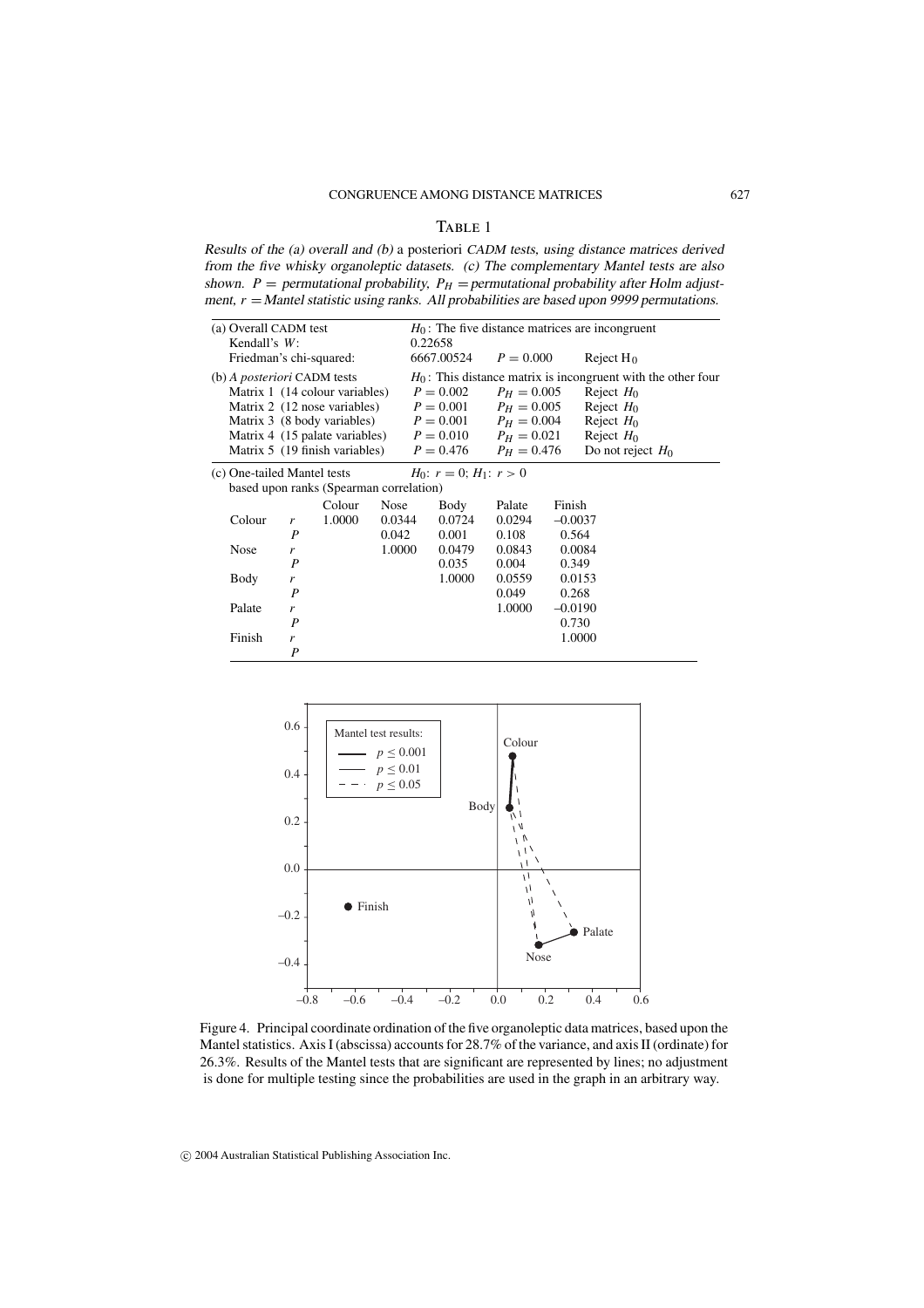malt Scotch whiskies, they have to be swallowed for the taster to have access to the finish component. This is in agreement with the conclusions of our previous paper (Lapointe  $\&$ Legendre, 1994).

## **12. Conclusion**

The CADM test opens a new avenue for assessing congruence among several datasets that originate in the form of raw data or distance matrices. Since CADM conducted on two distance matrices is equivalent to a Mantel test based upon ranks, a CADM test for several distance matrices can be seen as a generalization of the Mantel test of matrix correspondence to the multiple-matrix case. In studies involving several datasets, the advantage of CADM over pairwise tests of significance is that the overall ('experimentwise') significance level of the test is correct, whereas pairwise Mantel tests would require a Holm (1979) correction for multiple testing, and even then would only have an approximately correct experimentwise significance level.

The CADM method, with its *a posteriori* tests and Mantel complements, provides a tool for determining which matrices can be used together in an overall multivariate data analysis and which ones should be analysed separately because they contain incongruent information. In the case of raw data tables, rejecting the null hypothesis in the global and all *a posteriori* CADM tests indicates that all variables can be included in a single data table for subsequent analysis. In the case of distance matrices depicting evolutionary data, rejecting the null hypothesis in the global and all *a posteriori* tests indicates that all distance matrices can be used together in a combined analysis. In the field of evolution, another test of the same general hypothesis has been proposed by Huelsenbeck & Bull (1996).

The whisky example was an application with a different perspective: CADM was used to directly test a hypothesis of congruence among five data tables describing the same objects. Another application concerns the classical problem of deciding if datasets can be combined or should be analysed separately. For instance, for an ecological survey repeated at different dates, in which a group of species (e.g. fish) have been counted at several sites, one can use CADM to decide if (and which of) the data tables, collected at the same sites during successive surveys, are congruent and can be combined into a single data table, prior to multivariate analysis. If this is deemed a requirement for fusion of the data, CADM can be complemented by a MANOVA to support the hypothesis that there are no significant differences among the multivariate centroids of the data tables. For community composition data, species counts need to be transformed prior to MANOVA (Legendre & Gallagher, 2001).

A FORTRAN program (CADM: source code, compiled versions for Macintosh and DOS, and program documentation) is available to carry out the calculations described in this paper; see http://www.bio.umontreal.ca/legendre/.

#### References

- Casgrain, P., Legendre, P., Sixou, J-L. & Mouton, C. (1996). A graph-theory method to establish serological relationships within a bacterial taxon, with example from *Porphyromonas gingivalis*. J. Microbiol. Methods **26**, 225–236.
- Coleman, J.S. (1964). Introduction to Mathematical Sociology. NewYork: The Free Press of Glencoe, Collier-Macmillan.
- DE QUEIROZ, A., DONOGHUE, M.J. & KIM, J. (1995). Separate versus combined analysis of phylogenetic evidence. Ann. Rev. Ecol. Syst. **26**, 657–681.

<sup>-</sup>c 2004 Australian Statistical Publishing Association Inc.